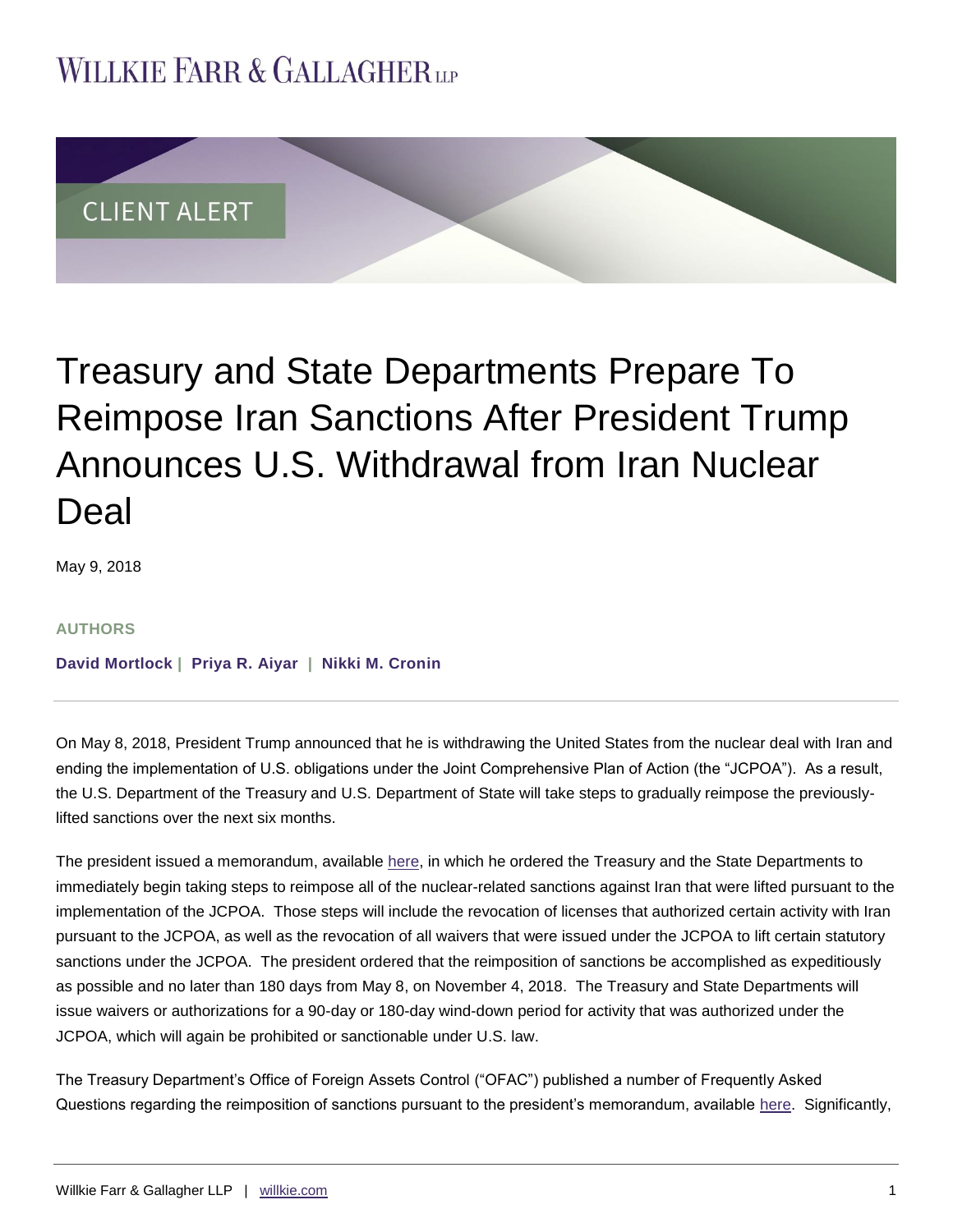## **Treasury and State Departments Prepare To Reimpose Iran Sanctions After President Trump Announces U.S. Withdrawal from Iran Nuclear Deal**

OFAC advised that it intends to revoke General License H which authorizes most business activity with Iran engaged in by foreign entities owned or controlled by U.S. companies. OFAC will reissue a new version of General License H that will authorize U.S.-owned or controlled foreign entities to engage in transactions ordinarily incident and necessary to wind down activities that were previously authorized by General License H until November 4, 2018. OFAC also advised that on August 6, 2018 it will revoke any specific licenses issued pursuant to the Statement of Licensing Policy for activities related to the export or reexport of commercial passenger aircraft and related parts and services, as well as General License I, which authorizes activities related to the marketing of aircraft in Iran, and the general license for the importation into the United States of Iranian-origin carpets and foodstuffs.

So-called secondary sanctions will also be reimposed, threatening U.S. sanctions against non-U.S. persons engaging in specific activities. The wind-down period for these activities is either 90 days, expiring on August 6, 2018, or 180 days, expiring on November 4, 2018. The secondary sanctions subject to the 90-day wind-down period include sanctions on services related to the acquisition of U.S. dollar banknotes by the government of Iran, Iran's trade in gold or precious metals, significant transactions related to the purchase or sale of Iranian rials, the purchase of Iranian sovereign debt, and Iran's automotive sector. The secondary sanctions subject to the 180-day wind-down period include sanctions on services related to Iran's energy, ports, and shipping sectors; petroleum-related transactions and the purchase of petrochemical products from Iran; the provision of specialized financial messaging services to the Central Bank of Iran and certain other Iranian banks; and the provision of insurance and related services.

Finally, OFAC will again place hundreds of individuals and entities on the List of Specially Designated Nationals and Blocked Persons (the "SDN List"), rescinding the removal of those individuals and entities from the SDN List following the implementation of the JCPOA. Secondary sanctions will apply to significant transactions with these individuals and entities when they are placed on the SDN List no later than November 5, 2018.

The reimposition of these sanctions will primarily affect non-U.S. companies and non-U.S. subsidiaries of U.S. companies involved in business activity with Iran. Companies should immediately begin plans to wind down prohibited activity, assess activity that may become sanctionable in 90 or 180 days, and continue to monitor guidance issued by OFAC and the State Department regarding these changes.